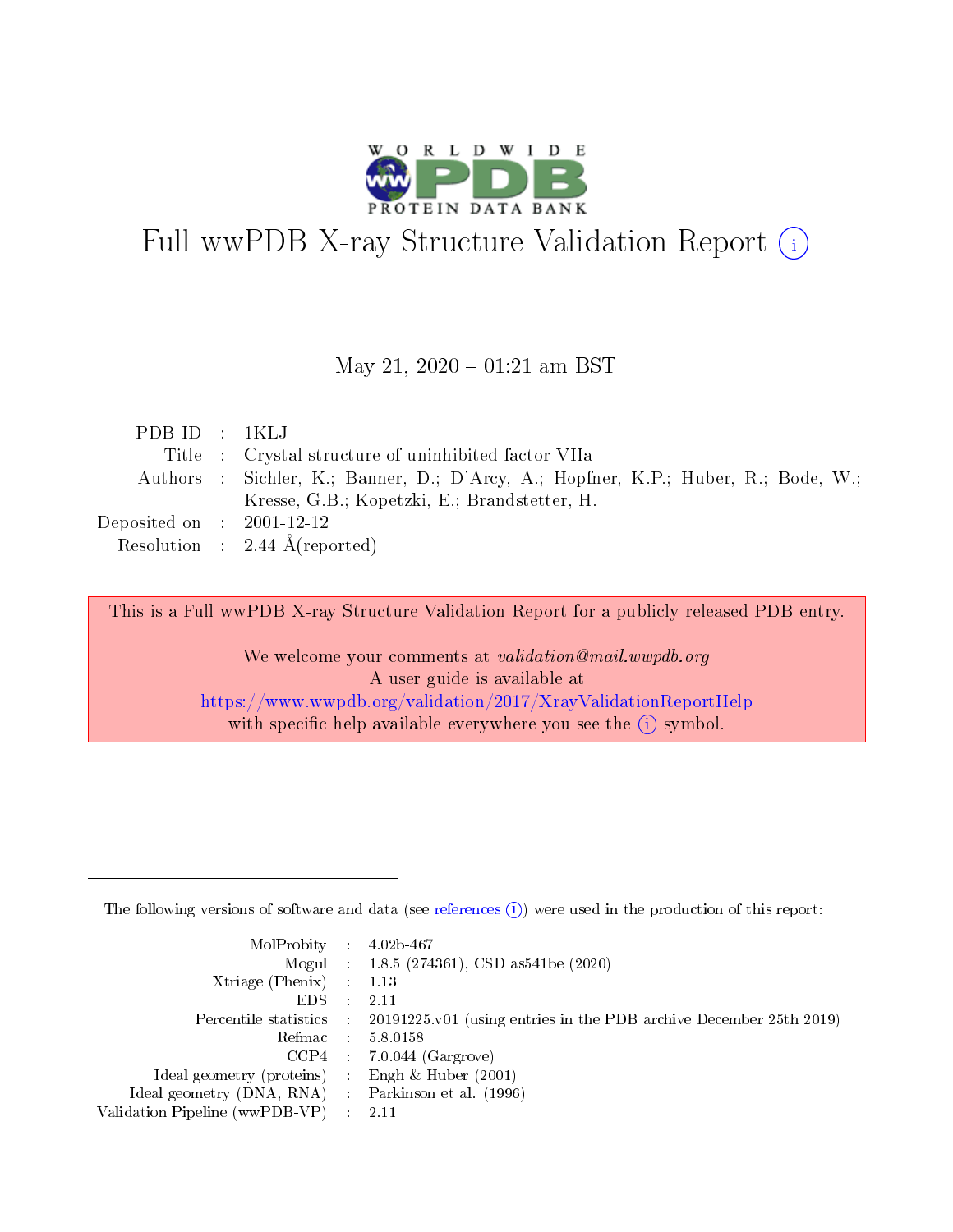# 1 [O](https://www.wwpdb.org/validation/2017/XrayValidationReportHelp#overall_quality)verall quality at a glance  $(i)$

The following experimental techniques were used to determine the structure: X-RAY DIFFRACTION

The reported resolution of this entry is 2.44 Å.

Percentile scores (ranging between 0-100) for global validation metrics of the entry are shown in the following graphic. The table shows the number of entries on which the scores are based.



| Metric                | Whole archive<br>$(\#\text{Entries})$ | Similar resolution<br>$(\#\text{Entries},\, \text{resolution}\; \text{range}(\textup{\AA}))$ |
|-----------------------|---------------------------------------|----------------------------------------------------------------------------------------------|
| $R_{free}$            | 130704                                | $1564(2.46-2.42)$                                                                            |
| Clashscore            | 141614                                | $1631(2.46-2.42)$                                                                            |
| Ramachandran outliers | 138981                                | $1617(2.46-2.42)$                                                                            |
| Sidechain outliers    | 138945                                | $1617(2.46-2.42)$                                                                            |
| RSRZ outliers         | 127900                                | $1547(2.46-2.42)$                                                                            |

The table below summarises the geometric issues observed across the polymeric chains and their fit to the electron density. The red, orange, yellow and green segments on the lower bar indicate the fraction of residues that contain outliers for  $>=3, 2, 1$  and 0 types of geometric quality criteria respectively. A grey segment represents the fraction of residues that are not modelled. The numeric value for each fraction is indicated below the corresponding segment, with a dot representing fractions <=5% The upper red bar (where present) indicates the fraction of residues that have poor fit to the electron density. The numeric value is given above the bar.

| Mol | Chain | $\mid$ Length |     | Quality of chain |     |     |
|-----|-------|---------------|-----|------------------|-----|-----|
|     |       |               | 16% |                  |     |     |
|     |       | 69            | 39% | 38%              |     | 19% |
|     |       |               | 5%  |                  |     |     |
|     |       | 254           | 56% |                  | 37% | 5%  |

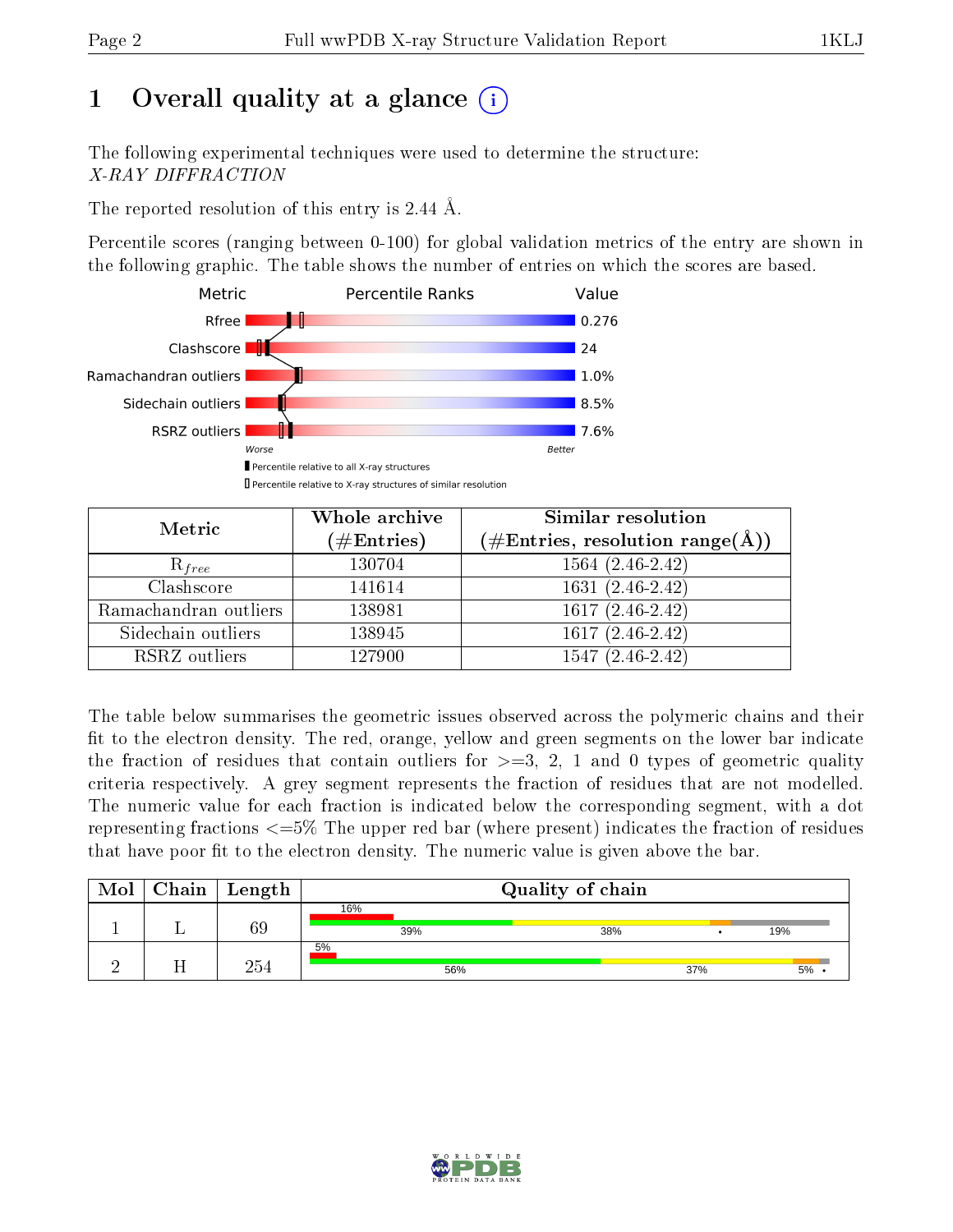# 2 Entry composition (i)

There are 5 unique types of molecules in this entry. The entry contains 2437 atoms, of which 0 are hydrogens and 0 are deuteriums.

In the tables below, the ZeroOcc column contains the number of atoms modelled with zero occupancy, the AltConf column contains the number of residues with at least one atom in alternate conformation and the Trace column contains the number of residues modelled with at most 2 atoms.

• Molecule 1 is a protein called factor VIIa.

| Mol |   | Chain   Residues | $\rm{Atoms}$ |        |  | ZeroOcc   AltConf   Trace |  |  |  |
|-----|---|------------------|--------------|--------|--|---------------------------|--|--|--|
|     | ⊥ | 56               | Total<br>423 | 257 75 |  | - 84                      |  |  |  |

• Molecule 2 is a protein called factor VIIa.

| Mol | Chain | Residues | $\rm\bf Atoms$ |      |     |      | ⊢ZeroOcc∣ | $\perp$ AltConf $\parallel$ | $\perp$ Trace |  |
|-----|-------|----------|----------------|------|-----|------|-----------|-----------------------------|---------------|--|
|     |       | 248      | Total<br>1933  | 1228 | 344 | -348 |           |                             |               |  |

Molecule 3 is CALCIUM ION (three-letter code: CA) (formula: Ca).

|  | $Mol$   Chain   Residues | Atoms | ZeroOcc   AltConf |  |
|--|--------------------------|-------|-------------------|--|
|  |                          | Total |                   |  |

• Molecule 4 is 1,2-ETHANEDIOL (three-letter code: EDO) (formula:  $C_2H_6O_2$ ).



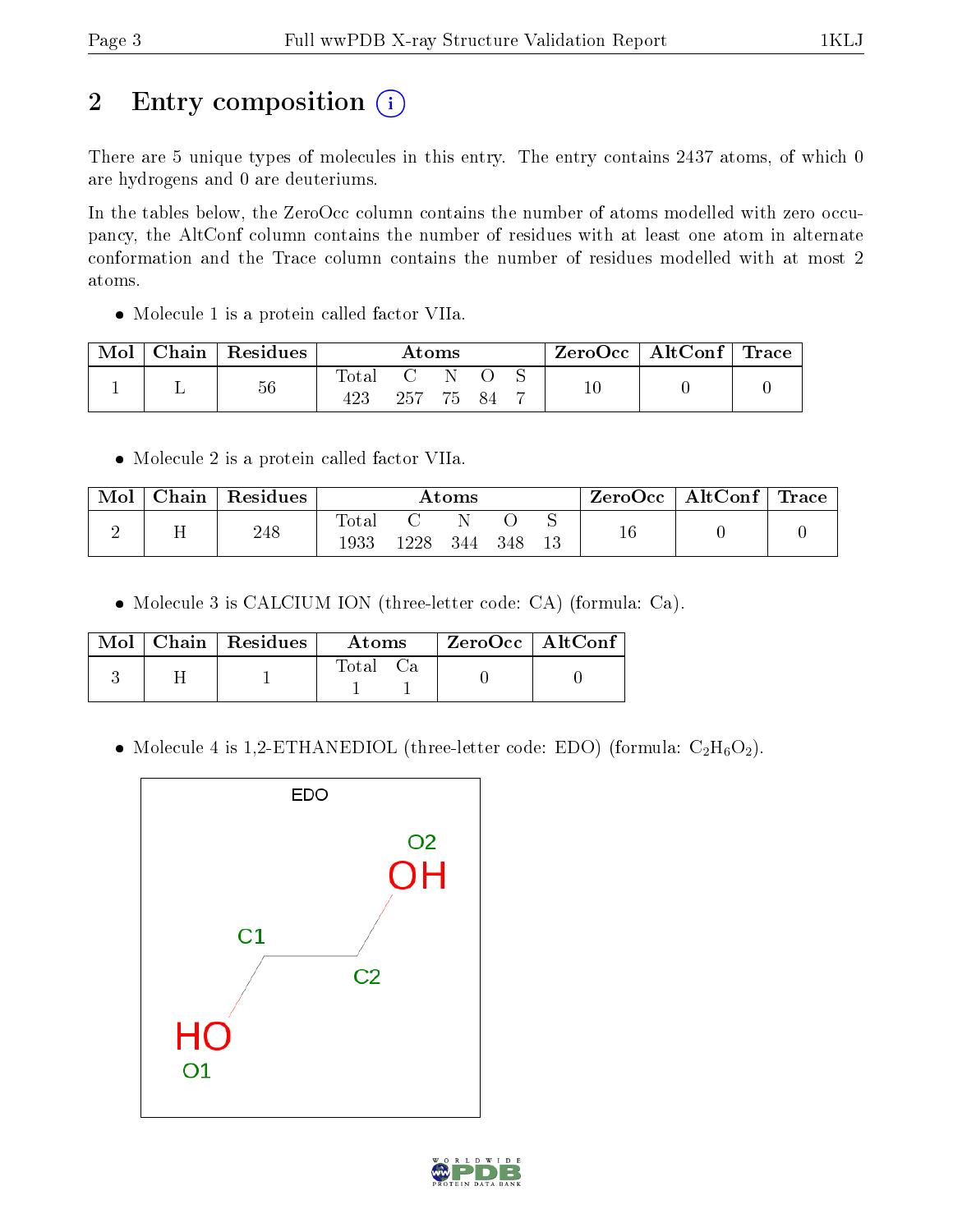|  | $\text{Mol}$   Chain   Residues | Atoms   |  |  | $ZeroOcc \mid AltConf \mid$ |  |
|--|---------------------------------|---------|--|--|-----------------------------|--|
|  |                                 | Total C |  |  |                             |  |

 $\bullet\,$  Molecule 5 is water.

|                | Mol   Chain   Residues | Atoms                  | ZeroOcc   AltConf |  |
|----------------|------------------------|------------------------|-------------------|--|
| $\overline{ }$ | -19                    | Total O<br>19<br>19    |                   |  |
|                | .57                    | Total O<br>- 57<br>-57 |                   |  |

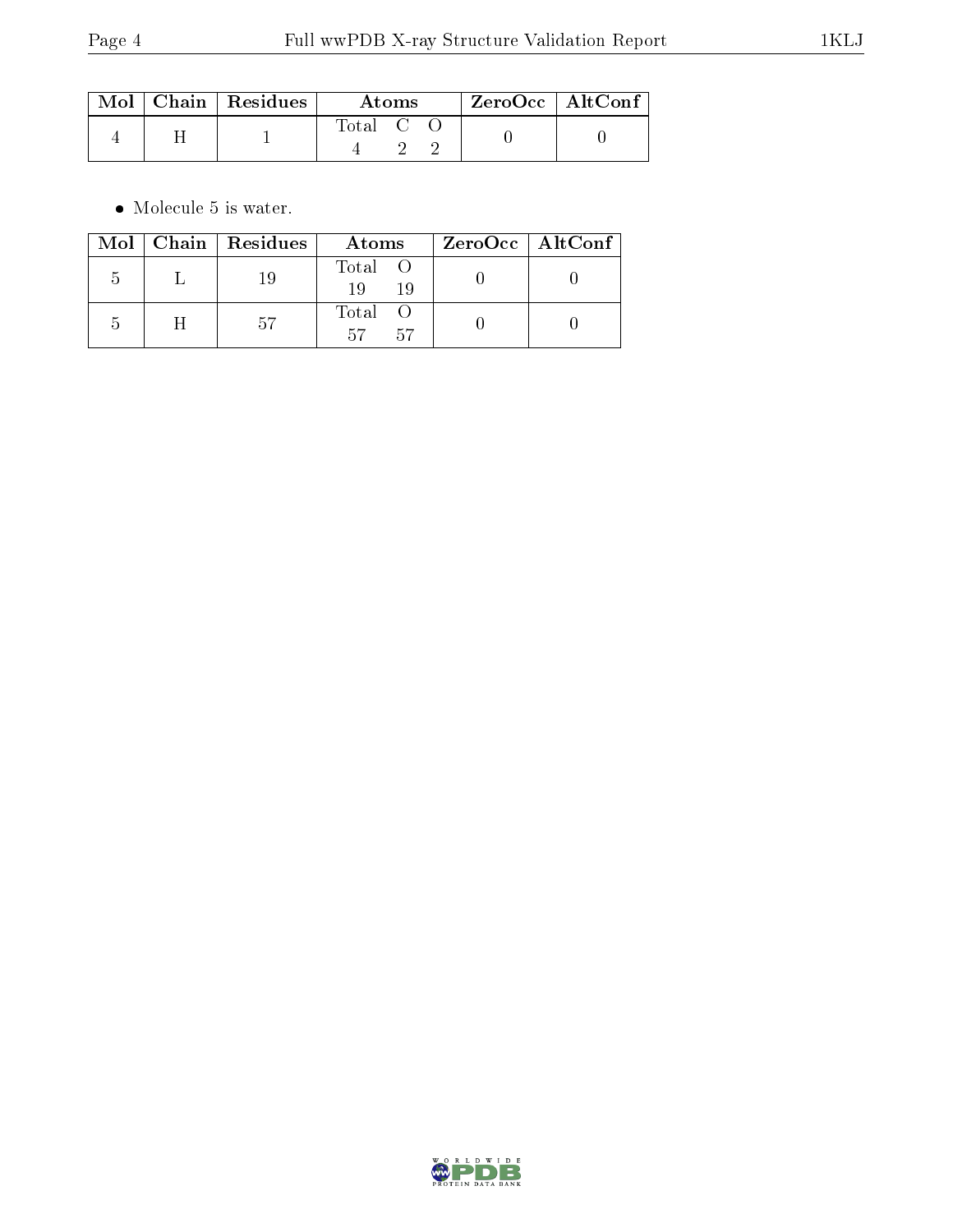# 3 Residue-property plots  $(i)$

These plots are drawn for all protein, RNA and DNA chains in the entry. The first graphic for a chain summarises the proportions of the various outlier classes displayed in the second graphic. The second graphic shows the sequence view annotated by issues in geometry and electron density. Residues are color-coded according to the number of geometric quality criteria for which they contain at least one outlier: green  $= 0$ , yellow  $= 1$ , orange  $= 2$  and red  $= 3$  or more. A red dot above a residue indicates a poor fit to the electron density (RSRZ  $> 2$ ). Stretches of 2 or more consecutive residues without any outlier are shown as a green connector. Residues present in the sample, but not in the model, are shown in grey.



• Molecule 1: factor VIIa

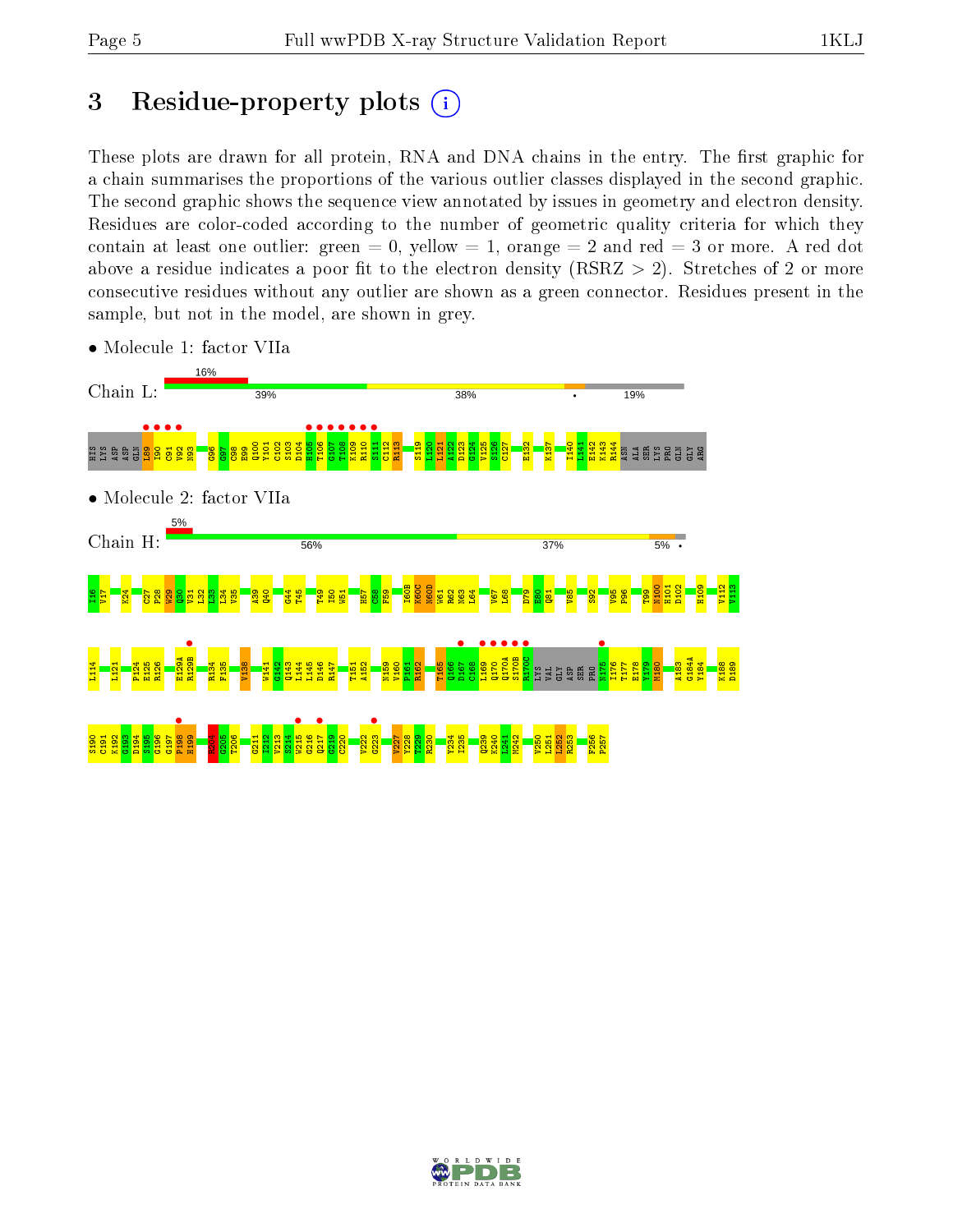# 4 Data and refinement statistics  $(i)$

| Property                                                                | Value                                            | Source     |
|-------------------------------------------------------------------------|--------------------------------------------------|------------|
| Space group                                                             | P 41 21 2                                        | Depositor  |
| Cell constants                                                          | 94.44Å<br>94.44Å<br>$114.31\text{\AA}$           | Depositor  |
| a, b, c, $\alpha$ , $\beta$ , $\gamma$                                  | $90.00^{\circ}$ $90.00^{\circ}$<br>$90.00^\circ$ |            |
| Resolution $(A)$                                                        | $-2.44$<br>20.00                                 | Depositor  |
|                                                                         | $39.62 - 2.46$                                   | <b>EDS</b> |
| % Data completeness                                                     | (Not available) $(20.00-2.44)$                   | Depositor  |
| (in resolution range)                                                   | $97.4(39.62-2.46)$                               | <b>EDS</b> |
| $R_{merge}$                                                             | 0.11                                             | Depositor  |
| $\mathrm{R}_{sym}$                                                      | (Not available)                                  | Depositor  |
| $\langle I/\sigma(I) \rangle^{-1}$                                      | 1.18 (at $2.45\text{\AA}$ )                      | Xtriage    |
| Refinement program                                                      | <b>CNS</b>                                       | Depositor  |
| $R, R_{free}$                                                           | 0.231,<br>0.286                                  | Depositor  |
|                                                                         | 0.227,<br>0.276                                  | DCC        |
| $R_{free}$ test set                                                     | $1853$ reflections $(9.83\%)$                    | wwPDB-VP   |
| Wilson B-factor $(A^2)$                                                 | 42.7                                             | Xtriage    |
| Anisotropy                                                              | 0.274                                            | Xtriage    |
| Bulk solvent $k_{sol}(\mathrm{e}/\mathrm{A}^3),\,B_{sol}(\mathrm{A}^2)$ | $0.35$ , $52.7$                                  | <b>EDS</b> |
| L-test for twinning <sup>2</sup>                                        | $< L >$ = 0.47, $< L2 >$ = 0.30                  | Xtriage    |
| Estimated twinning fraction                                             | No twinning to report.                           | Xtriage    |
| $F_o, F_c$ correlation                                                  | 0.92                                             | <b>EDS</b> |
| Total number of atoms                                                   | 2437                                             | wwPDB-VP   |
| Average B, all atoms $(A^2)$                                            | 44.0                                             | wwPDB-VP   |

Xtriage's analysis on translational NCS is as follows: The largest off-origin peak in the Patterson function is  $3.48\%$  of the height of the origin peak. No significant pseudotranslation is detected.

<sup>&</sup>lt;sup>2</sup>Theoretical values of  $\langle |L| \rangle$ ,  $\langle L^2 \rangle$  for acentric reflections are 0.5, 0.333 respectively for untwinned datasets, and 0.375, 0.2 for perfectly twinned datasets.



<span id="page-5-1"></span><span id="page-5-0"></span><sup>1</sup> Intensities estimated from amplitudes.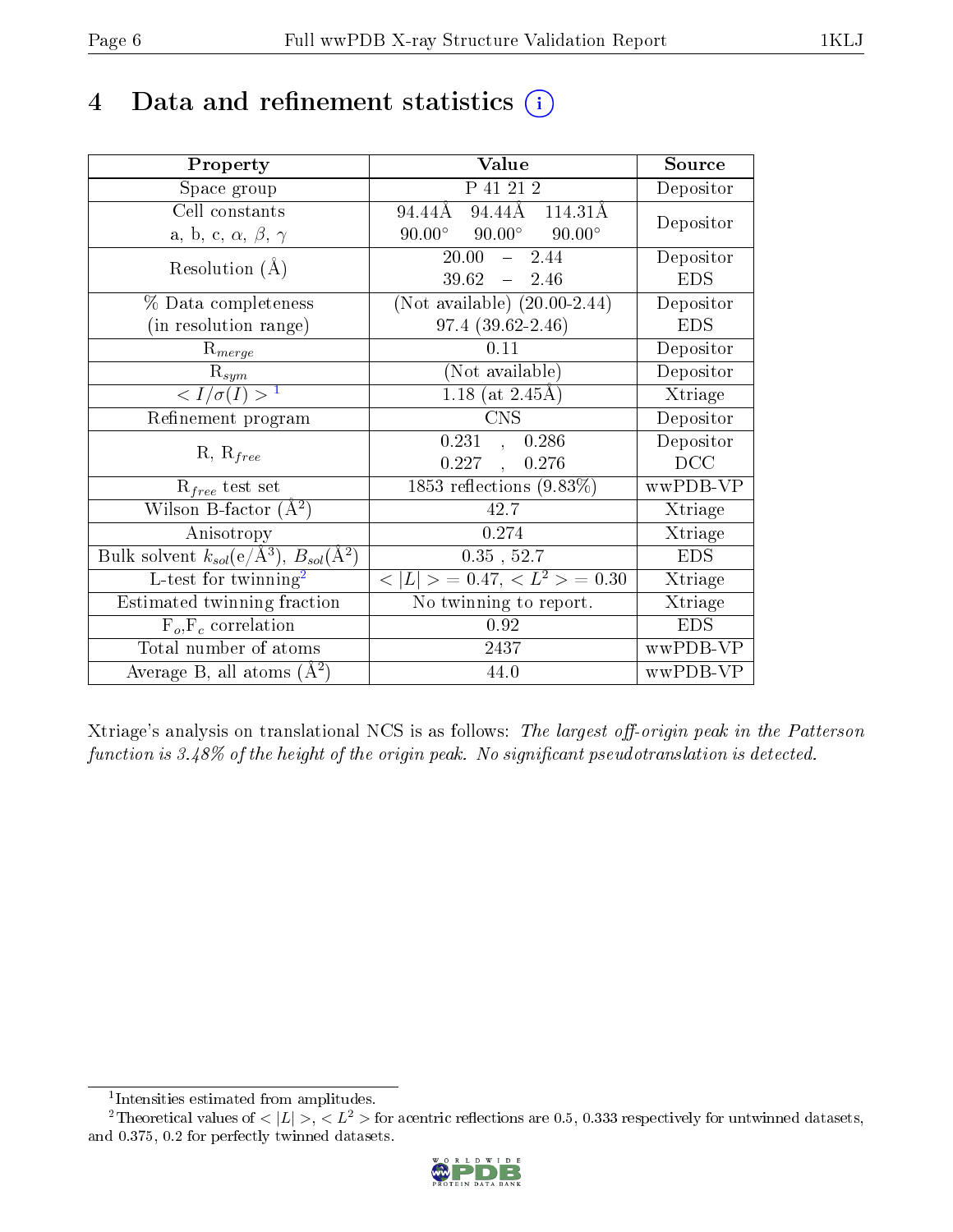# 5 Model quality  $(i)$

### 5.1 Standard geometry  $(i)$

Bond lengths and bond angles in the following residue types are not validated in this section: CA, EDO

The Z score for a bond length (or angle) is the number of standard deviations the observed value is removed from the expected value. A bond length (or angle) with  $|Z| > 5$  is considered an outlier worth inspection. RMSZ is the root-mean-square of all Z scores of the bond lengths (or angles).

| Mol | Chain |      | Bond lengths       | Bond angles |                   |  |
|-----|-------|------|--------------------|-------------|-------------------|--|
|     |       | RMSZ | $\# Z >5$          | RMSZ        | # $ Z  > 5$       |  |
|     |       | 0.96 | 0/430              | 1.06        | $2/580$ $(0.3\%)$ |  |
|     | н     | 0.95 | $1/1981(0.1\%)$    | 0.98        | $4/2695(0.1\%)$   |  |
| All | АH    | 0.95 | $1/2411$ $(0.0\%)$ | 0.99        | $6/3275(0.2\%)$   |  |

All (1) bond length outliers are listed below:

|  |  |                                      | $\mid$ Mol $\mid$ Chain $\mid$ Res $\mid$ Type $\mid$ Atoms $\mid$ Z $\mid$ Observed(A) $\mid$ Ideal(A) $\mid$ |  |
|--|--|--------------------------------------|----------------------------------------------------------------------------------------------------------------|--|
|  |  | $\frac{1}{204}$   ARG   CG-CD   5.37 | 1.65                                                                                                           |  |

All (6) bond angle outliers are listed below:

| Mol            | Chain | Res | Type       | Atoms        | Z       | Observed $\binom{o}{c}$ | Ideal(°) |
|----------------|-------|-----|------------|--------------|---------|-------------------------|----------|
| $\overline{2}$ | H     | 199 | <b>HIS</b> | $N$ -CA-C    | $-5.93$ | 94.98                   | 111.00   |
|                |       | 123 | ASP        | $CB-CG-OD1$  | $-5.80$ | 113.08                  | 118.30   |
|                |       | 113 | ARG        | $NE- CZ-NH2$ | $-5.69$ | 117.45                  | 120.30   |
| 2              | H     | 162 | ARG        | NE-CZ-NH1    | $-5.47$ | 117.57                  | 120.30   |
| $\overline{2}$ | H     | 220 | <b>CYS</b> | $CA-CB-SG$   | $-5.06$ | 104.89                  | 114.00   |
| $\overline{2}$ | H     | 252 | LEU        | $CB-CG-CD2$  | $-5.06$ | 102.40                  | 111.00   |

There are no chirality outliers.

There are no planarity outliers.

### $5.2$  Too-close contacts  $\overline{()}$

In the following table, the Non-H and H(model) columns list the number of non-hydrogen atoms and hydrogen atoms in the chain respectively. The H(added) column lists the number of hydrogen atoms added and optimized by MolProbity. The Clashes column lists the number of clashes within the asymmetric unit, whereas Symm-Clashes lists symmetry related clashes.

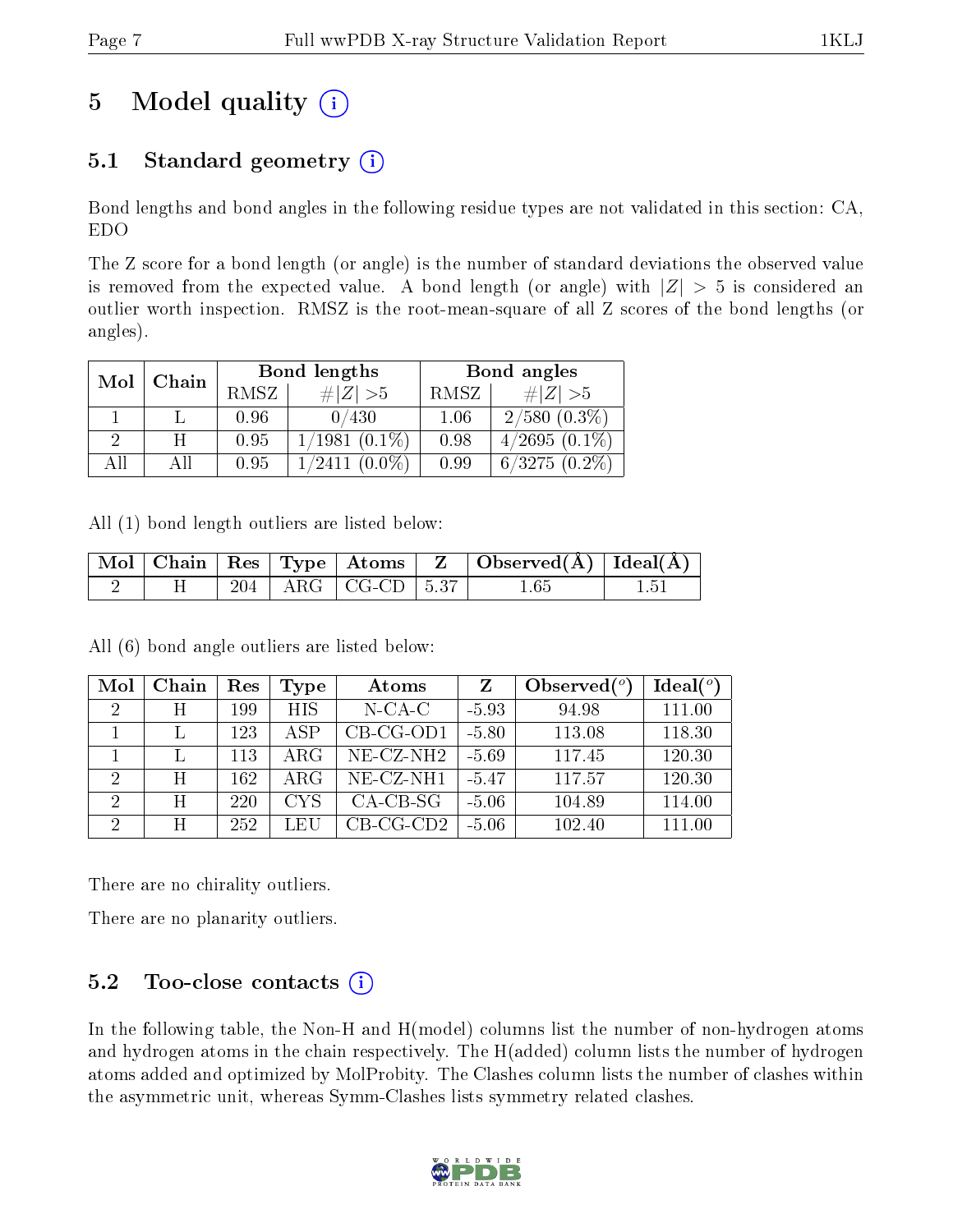|   |      | Mol   Chain   Non-H   H(model)   H(added) |      |     | $Clashes$   Symm-Clashes |
|---|------|-------------------------------------------|------|-----|--------------------------|
|   | 423  |                                           | 400  | 25  |                          |
| Η | 1933 |                                           | 1908 | 89  |                          |
| Η |      |                                           |      |     |                          |
| Η |      |                                           |      |     |                          |
| H | 57   |                                           |      |     |                          |
|   | 19   |                                           |      |     |                          |
|   | 2437 |                                           | 2314 | 109 |                          |

The all-atom clashscore is defined as the number of clashes found per 1000 atoms (including hydrogen atoms). The all-atom clashscore for this structure is 24.

All (109) close contacts within the same asymmetric unit are listed below, sorted by their clash magnitude.

| Atom-1               | Atom-2                     | Interatomic       | Clash         |  |
|----------------------|----------------------------|-------------------|---------------|--|
|                      |                            | distance $(A)$    | overlap $(A)$ |  |
| 1:L:98:CYS:SG        | 1: L: 102: CYS: HB3        | 1.96              | 1.05          |  |
| 2:H:45:THR:OG1       | 2:H:198:PRO:HB3            | 1.68              | 0.94          |  |
| 2: H: 134: ARG: HH11 | 2: H: 134: ARG: HG2        | 1.43              | 0.84          |  |
| 1: L:99: GLU: HG3    | 2: H:204: ARG:HD2          | 1.59              | 0.83          |  |
| 2:H:59:PHE:HA        | 2: H:60(B): ILE: HG12      | 1.63              | 0.80          |  |
| 2: H:49: THR: HG22   | 2:H:114:LEU:HD21           | 1.65              | 0.78          |  |
| 1:L:92:VAL:HG13      | 2: H: 129(B): ARG: HH11    | 1.52              | 0.74          |  |
| 1:L:91:CYS:HB2       | 1:L:96:GLY:HA3             | 1.72              | 0.72          |  |
| 1:L:90:ILE:HA        | 1: L: 104: ASP: CB         | 2.20              | 0.72          |  |
| 2: H:51: TRP:CE2     | 2: H: 242: MET: HG2        | 2.25              | 0.71          |  |
| 2:H:17:VAL:O         | $2:$ H:188:LYS:HA          | 1.92              | 0.69          |  |
| 2:H:35:VAL:HG11      | $2:$ H:60 $(C):$ LYS:HD3   | 1.74              | 0.69          |  |
| 2:H:134:ARG:NH1      | 2:H:134:ARG:HG2            | 2.10              | 0.66          |  |
| 1: L:90: ILE: CG2    | 1: L:92: VAL:HG23          | $\overline{2.26}$ | 0.65          |  |
| 2: H:68: LEU: HG     | 2:H:112:VAL:HG11           | 1.79              | 0.65          |  |
| 2: H:61:TRP:CH2      | 2:H:251:LEU:HD22           | $\overline{2.32}$ | 0.64          |  |
| $2:$ H:188:LYS:O     | 2: H: 189: ASP: HB2        | 1.96              | 0.64          |  |
| 2: H: 176: ILE: HG22 | 2:H:176:ILE:O              | 1.98              | 0.64          |  |
| 2: H: 170: GLN: C    | 2:H:170(B):SER:H           | 2.02              | 0.63          |  |
| 2:H:235:ILE:O        | $2:$ H $:239:$ GLN $:$ HG3 | 2.00              | 0.62          |  |
| 2: H: 184: TYR: CD1  | 2:H:188:LYS:HB2            | 2.35              | 0.62          |  |
| 1: L:98:CYS:SG       | 1:L:102:CYS:CB             | 2.81              | 0.62          |  |
| 2:H:199:HIS:HB3      | 2: H:211: GLY: CA          | 2.30              | 0.61          |  |
| 2:H:143:GLN:HG3      | 2:H:192:LYS:O              | 2.00              | 0.61          |  |
| 1: L:90: ILE: HG23   | 1: L: 104: ASP: OD1        | 2.01              | 0.60          |  |
| 1: L: 132: GLU: OE1  | 5:L:869:HOH:O              | 2.16              | 0.60          |  |
| 2:H:256:PHE:HA       | 2:H:257:PRO:C              | 2.22              | 0.59          |  |
| 2:H:147:ARG:HH11     | 2: H: 147: ARG: HG2        | 1.68              | 0.58          |  |

Continued on next page...

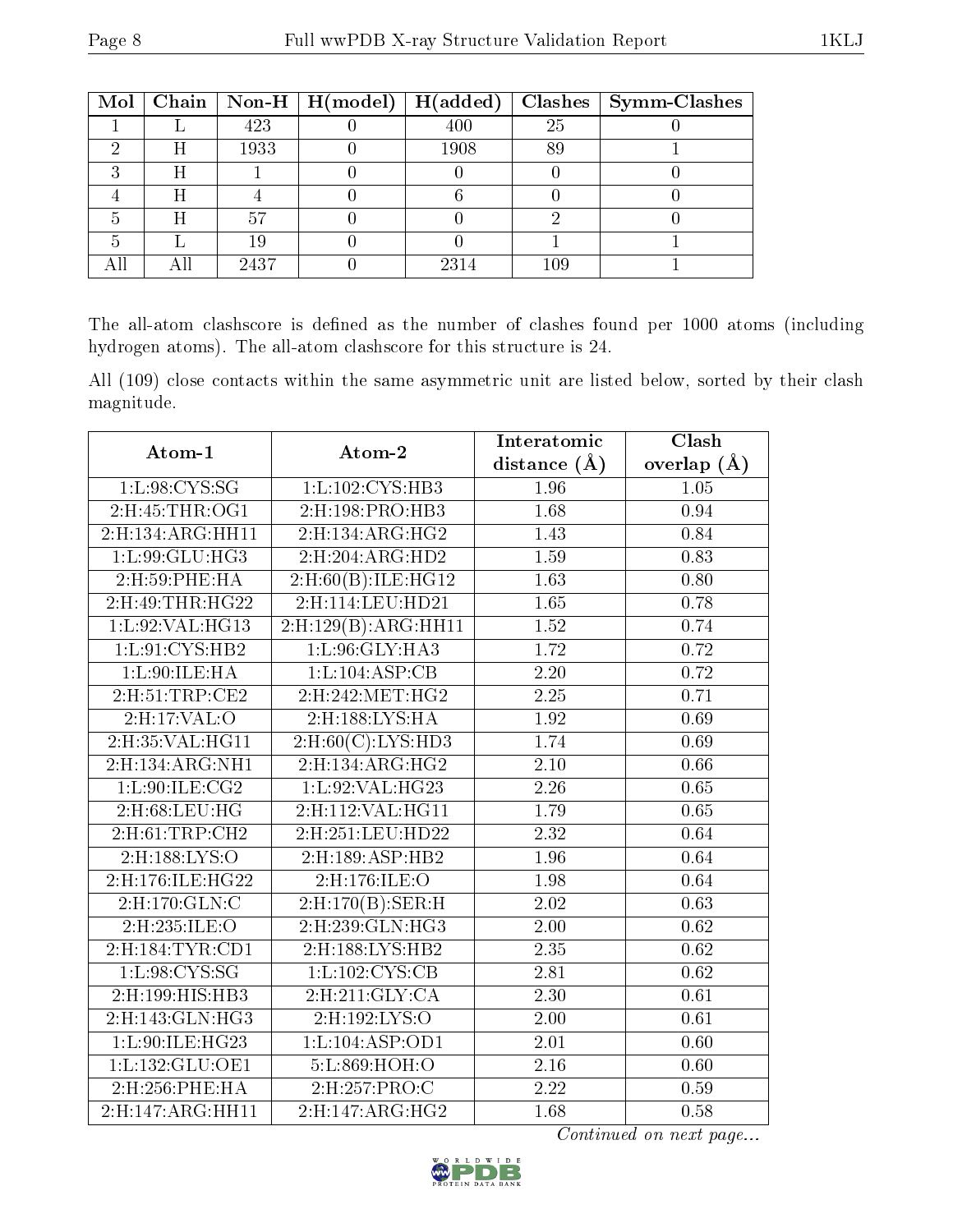| Atom-1              | Atom-2                                | Interatomic    | Clash           |
|---------------------|---------------------------------------|----------------|-----------------|
|                     |                                       | distance $(A)$ | overlap $(\AA)$ |
| 2:H:64:LEU:HB3      | $2:$ H $:85:$ VAL $:$ HB              | 1.85           | 0.57            |
| 2: H: 176: ILE: HA  | $2:$ H:180:MET:SD                     | 2.44           | 0.57            |
| 2:H:143:GLN:HE21    | 2:H:192:LYS:HB2                       | 1.70           | 0.57            |
| 2: H: 184: TYR: CD1 | 2:H:188:LYS:HE2                       | 2.40           | $0.56\,$        |
| 2:H:162:ARG:HH21    | 2: H:230: ARG: HH11                   | 1.54           | $0.56\,$        |
| 2: H: 165: THR: O   | 2:H:169:LEU:HG                        | $2.06\,$       | 0.55            |
| 2:H:160:VAL:HB      | 2:H:184(A):GLY:HA2                    | 1.87           | 0.55            |
| 2:H:126:ARG:O       | 2:H:129(A):GLU:HG3                    | $2.06\,$       | 0.55            |
| 2:H:147:ARG:NH1     | 2: H: 147: ARG: HG2                   | 2.22           | 0.55            |
| 2:H:170:GLN:O       | $2:$ H:170 $(B):$ SER:N               | 2.40           | 0.54            |
| 1:L:92:VAL:HG13     | 2: H: 129(B): ARG: NH1                | 2.22           | 0.53            |
| 1: L: 112: CYS: SG  | 1: L: 125: VAL: HG12                  | 2.48           | 0.53            |
| 2:H:197:GLY:O       | 2:H:213:VAL:HG23                      | 2.09           | 0.53            |
| $2:$ H:191:CYS:O    | 2:H:194:ASP:HB2                       | 2.08           | 0.53            |
| 2: H:60(D): ASN:OD1 | 2:H:63:ASN:HB2                        | 2.09           | 0.52            |
| 2:H:101:HIS:ND1     | 2:H:234:TYR:OH                        | 2.41           | 0.51            |
| 1: L: 142: GLU:C    | 1:L:144:ARG:H                         | 2.15           | 0.50            |
| 2:H:162:ARG:HH21    | 2:H:230:ARG:NH1                       | 2.10           | 0.49            |
| 2:H:29:TRP:CE2      | 2:H:121:LEU:HD13                      | 2.48           | 0.49            |
| 2:H:31:VAL:HG12     | 2:H:32:LEU:N                          | 2.28           | 0.49            |
| 2:H:135:PHE:HB3     | 2:H:159:ASN:HD21                      | 1.77           | 0.49            |
| 2:H:162:ARG:NH2     | 2:H:230:ARG:HH11                      | 2.11           | 0.49            |
| 2:H:61:TRP:HB3      | 2:H:250:VAL:HG11                      | 1.95           | 0.48            |
| 2: H: 184: TYR: HD1 | 2:H:188:LYS:HB2                       | 1.77           | 0.48            |
| $2:$ H:256:PHE:CD1  | $2:$ H:257:PRO:HA                     | 2.49           | 0.48            |
| 2:H:144:LEU:O       | $2:$ H $:145:$ LEU $:$ HG             | 2.14           | 0.48            |
| 2:H:50:ILE:HG13     | 2:H:51:TRP:CD1                        | 2.49           | 0.47            |
| 1: L:90: ILE: HA    | 1:L:104:ASP:HB3                       | 1.96           | 0.47            |
| 2:H:57:HIS:ND1      | 2:H:102:ASP:OD2                       | 2.46           | 0.47            |
| 2: H:141: TRP:O     | 2: H: 151: THR: HB                    | 2.15           | 0.47            |
| 2:H:49:THR:HG22     | 2: H: 114: LEU: CD2                   | 2.38           | 0.47            |
| 2:H:95:VAL:O        | 2:H:96:PRO:C                          | 2.53           | 0.47            |
| $2:$ H $:27:CYS:N$  | 2: H:28: PRO:CD                       | 2.78           | 0.47            |
| 1:L:89:LEU:O        | 1: L:90: ILE: C                       | 2.53           | 0.47            |
| 2:H:147:ARG:NH2     | $5:$ H $:849:$ H $OH:$ O              | 2.48           | 0.47            |
| 2: H: 184: TYR: CE1 | 2:H:188:LYS:HE2                       | 2.50           | 0.47            |
| 2: H:204: ARG: NH1  | 5:H:810:HOH:O                         | 2.31           | 0.47            |
| 2:H:51:TRP:NE1      | $2:H:242:\overline{\mathrm{MET:HG2}}$ | 2.30           | 0.46            |
| 2:H:24:LYS:NZ       | 2:H:79:ASP:OD1                        | 2.27           | 0.46            |
| 2:H:143:GLN:HE22    | 2:H:192:LYS:HE2                       | 1.81           | 0.46            |
| 2:H:215:TRP:CE3     | 2:H:216:GLY:N                         | 2.83           | 0.46            |

Continued from previous page...

Continued on next page...

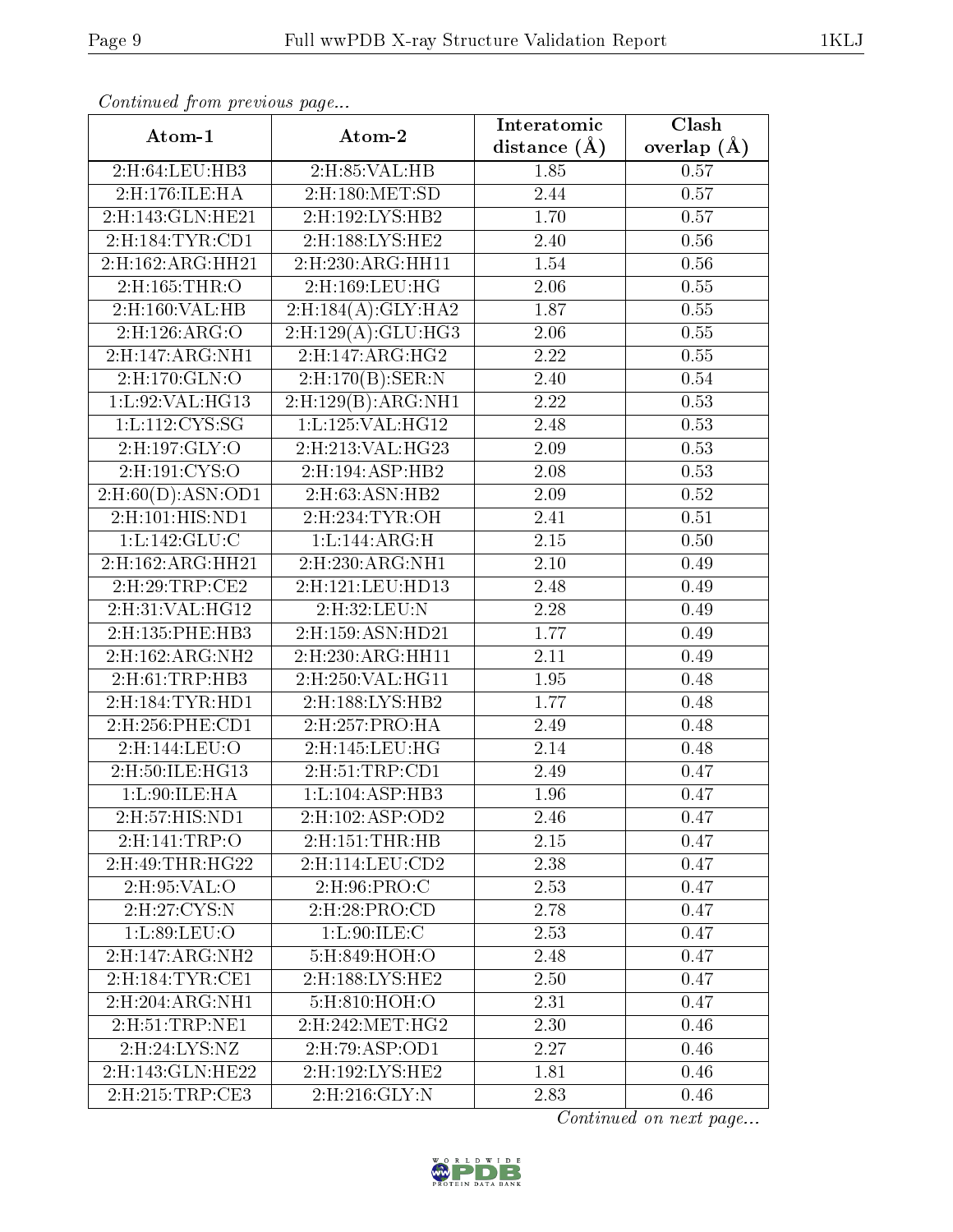| Atom-1                    | Atom-2                     | Interatomic    | Clash           |  |
|---------------------------|----------------------------|----------------|-----------------|--|
|                           |                            | distance $(A)$ | overlap $(\AA)$ |  |
| $2:$ H:51:TRP:CD2         | 2: H: 242: MET: HG2        | 2.51           | 0.45            |  |
| 1: L: 93: ASN: ND2        | 1: L: 93: ASN: N           | 2.65           | 0.45            |  |
| 1: L: 100: GLN: HG3       | 1:L:127:CYS:SG             | 2.57           | 0.45            |  |
| 2:H:146:ASP:OD1           | 2: H: 147: ARG: HG3        | 2.17           | 0.45            |  |
| 2:H:34:LEU:HA             | 2:H:39:ALA:O               | 2.17           | 0.45            |  |
| 2: H:67: VAL: HA          | 2:H:81:GLN:O               | 2.17           | 0.44            |  |
| 2:H:134:ARG:NH1           | 2:H:135:PHE:CE2            | 2.85           | 0.44            |  |
| 2:H:170:GLN:C             | $2:$ H:170 $(B):$ SER:N    | 2.70           | 0.44            |  |
| 1:L:113:ARG:NH2           | 2: H: 125: GLU: OE2        | 2.50           | 0.44            |  |
| 1:L:90:ILE:HA             | 1: L: 104: ASP: HB2        | 1.96           | 0.43            |  |
| 2: H: 183: ALA: HB3       | 2: H:228: TYR: CE1         | 2.53           | 0.43            |  |
| 2:H:178:GLU:H             | 2: H: 178: GLU: HG2        | 1.52           | 0.43            |  |
| 2:H:44:GLY:HA2            | 2:H:196:GLY:O              | 2.18           | 0.43            |  |
| 2:H:59:PHE:HB3            | 2: H:61:TRP:CH2            | 2.54           | 0.43            |  |
| 2: H:31: VAL: HG22        | 2: H:68: LEU: HD11         | 2.01           | 0.43            |  |
| 1:L:112:CYS:C             | 1: L: 113: ARG: HG3        | 2.39           | 0.43            |  |
| $2:$ H:189:ASP:CG         | 2:H:190:SER:H              | 2.22           | 0.43            |  |
| 1:L:93:ASN:HD22           | 1:L:93:ASN:N               | 2.16           | 0.43            |  |
| 2:H:59:PHE:HA             | $2:$ H:60 $(B):$ ILE:CG1   | 2.43           | 0.42            |  |
| 2:H:189:ASP:CG            | 2:H:190:SER:N              | 2.72           | 0.42            |  |
| $2:$ H:92:SER:O           | $2:$ H $:253:$ ARG:NH $2$  | 2.51           | 0.42            |  |
| 2:H:100:ASN:ND2           | 2:H:177:THR:OG1            | 2.53           | 0.42            |  |
| 1:L:121:LEU:HD12          | 1:L:121:LEU:HA             | 1.74           | 0.42            |  |
| 2:H:134:ARG:NH1           | 2: H: 134: ARG: CG         | 2.77           | 0.42            |  |
| $2:$ H $:34:$ LEU:HD $23$ | 2:H:40:GLN:HA              | 2.01           | 0.42            |  |
| 1: L: 101: TYR: O         | 1: L: 113: ARG: N          | 2.35           | 0.42            |  |
| 2:H:144:LEU:HD21          | 2:H:152:ALA:HB2            | 2.01           | 0.41            |  |
| 2:H:199:HIS:HB3           | 2:H:211:GLY:C              | 2.40           | 0.41            |  |
| 1: L: 137: LYS: NZ        | $2:$ H $:206:$ THR $:$ OG1 | 2.53           | 0.41            |  |
| 2:H:251:LEU:HD12          | 2:H:252:LEU:N              | 2.35           | 0.41            |  |
| 2:H:256:PHE:HA            | 2: H: 257: PRO: OXT        | 2.19           | 0.41            |  |
| 1: L: 142: GLU: C         | 1: L: 144: ARG: N          | 2.74           | 0.41            |  |
| 2:H:138:VAL:HA            | $2:$ H:198:PRO:O           | 2.20           | 0.41            |  |
| 1: L:90: ILE: HG22        | 1: L:92: VAL:HG23          | 2.01           | 0.41            |  |
| 2:H:45:THR:HG1            | 2:H:198:PRO:HB3            | 1.82           | 0.41            |  |
| 2: H: 222: VAL: HG12      | 2:H:223:GLY:N              | 2.36           | 0.41            |  |
| 2:H:68:LEU:HD22           | 2:H:68:LEU:N               | 2.36           | 0.41            |  |
| 2: H:31: VAL: CG1         | 2:H:32:LEU:N               | 2.84           | 0.40            |  |
| 2:H:192:LYS:HE3           | 2:H:192:LYS:HB2            | 1.96           | 0.40            |  |
| 2:H:215:TRP:CE2           | 2:H:227:VAL:HG21           | 2.56           | 0.40            |  |

Continued from previous page...

All (1) symmetry-related close contacts are listed below. The label for Atom-2 includes the sym-

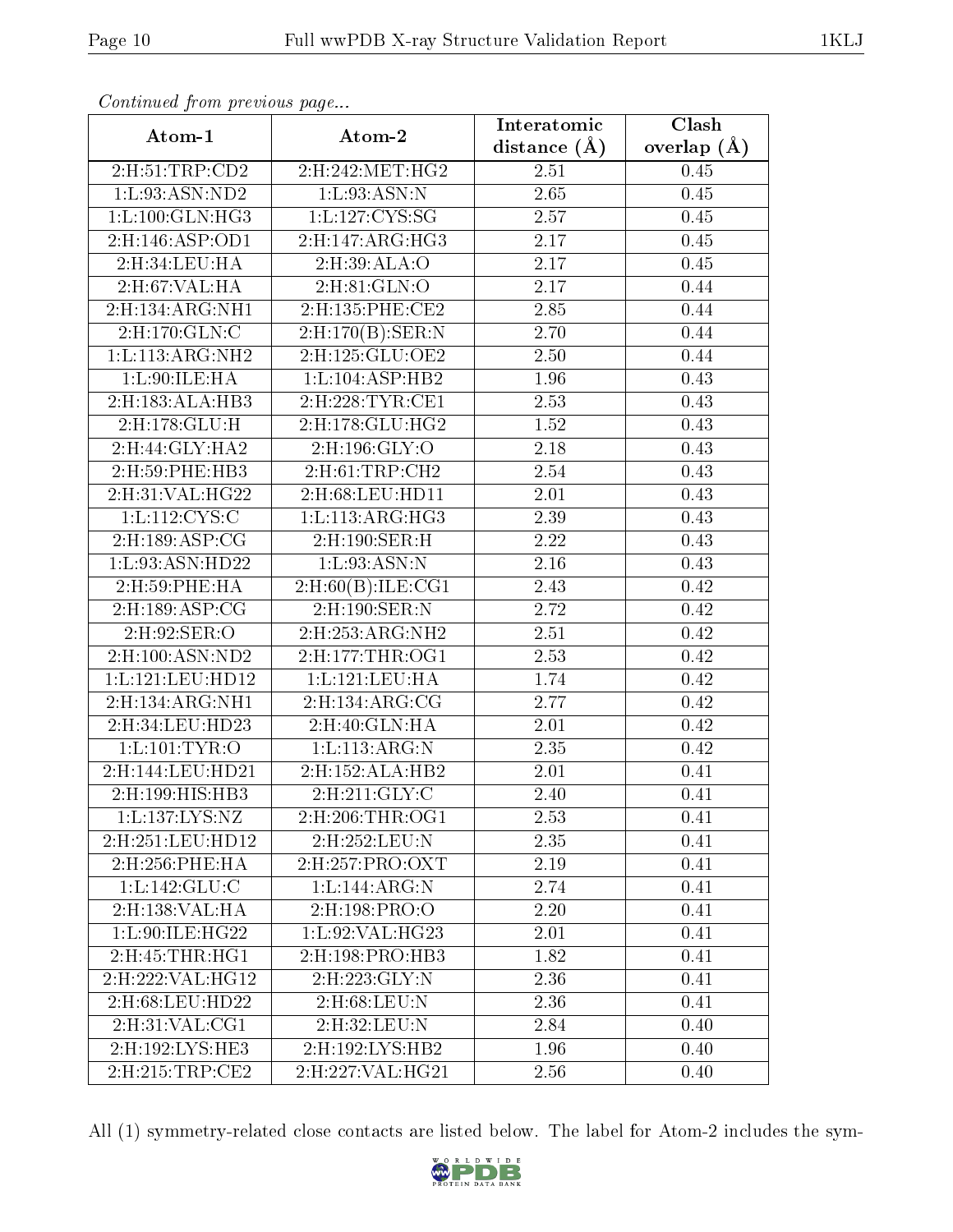| Atom-1 |        | Interatomic    | `lash_        |  |
|--------|--------|----------------|---------------|--|
|        | Atom-2 | distance $(A)$ | overlap $(A)$ |  |

 $2:H:109:HIS:NE2 \mid 5:L:869:HOH:O[7 \quad 555] \mid 2.17 \mid 0.03$ 

metry operator and encoded unit-cell translations to be applied.

### 5.3 Torsion angles  $(i)$

#### 5.3.1 Protein backbone  $(i)$

In the following table, the Percentiles column shows the percent Ramachandran outliers of the chain as a percentile score with respect to all X-ray entries followed by that with respect to entries of similar resolution.

The Analysed column shows the number of residues for which the backbone conformation was analysed, and the total number of residues.

| Mol | Chain | Analysed                      | $\mid$ Allowed $\mid$ Outliers<br>Favoured |            |          | Percentiles               |  |
|-----|-------|-------------------------------|--------------------------------------------|------------|----------|---------------------------|--|
|     |       | $54/69$ (78%)                 | 47 (87%)                                   | 6 $(11\%)$ | $1(2\%)$ | $\boxed{6}$<br> 8         |  |
|     | Η     | $244/254$ (96\%)   225 (92\%) |                                            | 17(7%)     | $2(1\%)$ | 22<br>19                  |  |
| All | All   | $298/323$ (92\%)   272 (91\%) |                                            | $23(8\%)$  | $3(1\%)$ | <sup>15</sup><br>$\pm 16$ |  |

All (3) Ramachandran outliers are listed below:

| Mol | Chain | $\operatorname{Res}% \left( \mathcal{N}\right) \equiv\operatorname{Res}(\mathcal{N}_{0})\cap\mathcal{N}_{1}$ | Type       |
|-----|-------|--------------------------------------------------------------------------------------------------------------|------------|
|     |       | 60(C)                                                                                                        | LYS        |
|     |       | 170(A)                                                                                                       | <b>GLN</b> |
|     |       | 106                                                                                                          |            |

#### 5.3.2 Protein sidechains  $(i)$

In the following table, the Percentiles column shows the percent sidechain outliers of the chain as a percentile score with respect to all X-ray entries followed by that with respect to entries of similar resolution.

The Analysed column shows the number of residues for which the sidechain conformation was analysed, and the total number of residues.

| Mol | Chain | Analysed         | Rotameric<br>  Outliers |           | Percentiles     |  |  |
|-----|-------|------------------|-------------------------|-----------|-----------------|--|--|
|     |       | 49/60(82%)       | 41 $(84\%)$             | $8(16\%)$ | $2 \mathbf{1} $ |  |  |
|     | Η     | $211/216$ (98\%) | 197 $(93\%)$            | 14 $(7%)$ | 20<br>16        |  |  |
| All | Αll   | $260/276(94\%)$  | 238 $(92\%)$            | $22(8\%)$ |                 |  |  |

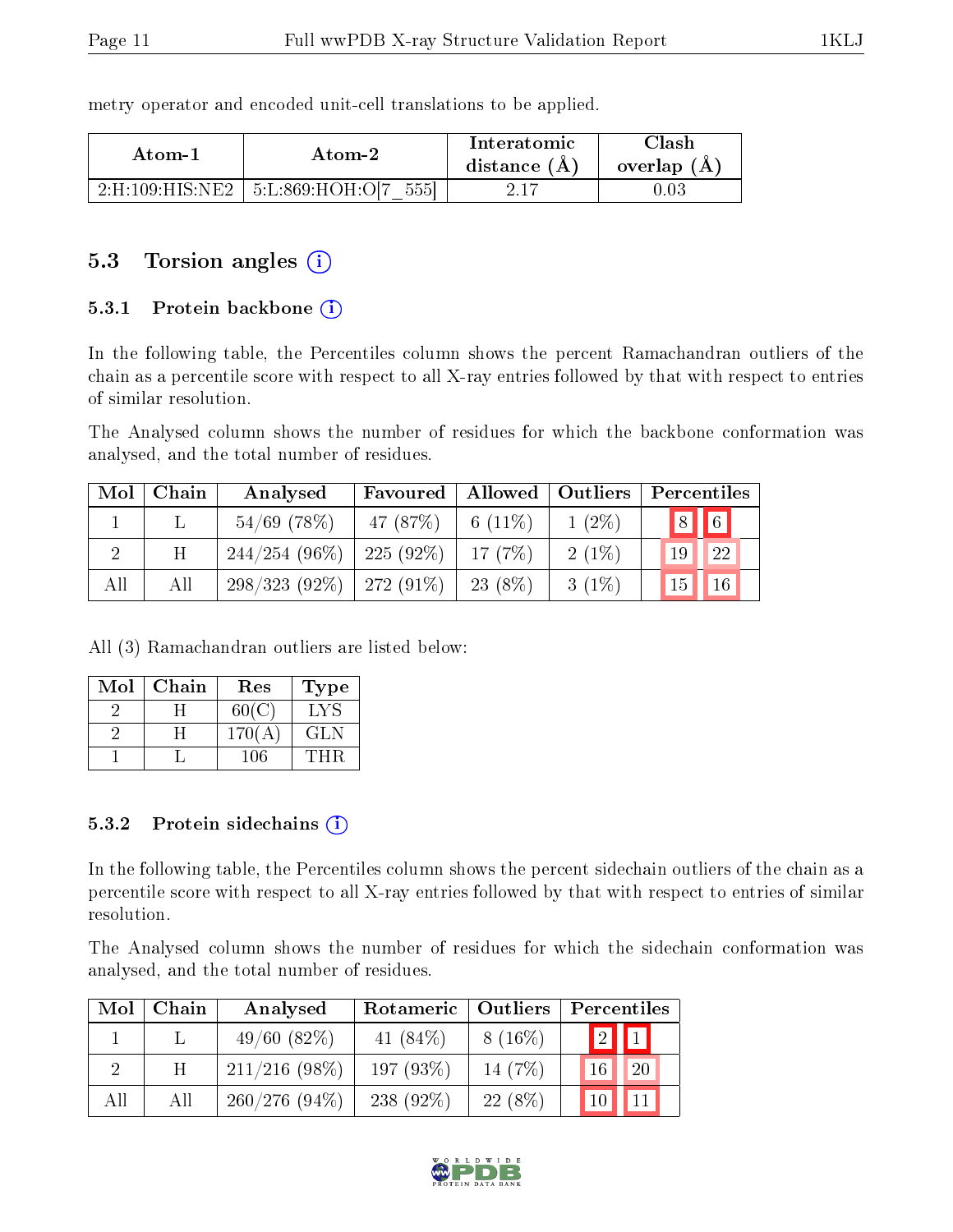| Mol            | Chain                     | Res                | Type                      |
|----------------|---------------------------|--------------------|---------------------------|
| $\mathbf 1$    | $\overline{\mathrm{L}}$   | 89                 | <b>LEU</b>                |
| $\mathbf{1}$   | $\overline{\mathrm{L}}$   | 103                | SER                       |
| $\overline{1}$ | $\overline{\mathrm{L}}$   | $\overline{109}$   | $\overline{\text{LYS}}$   |
| $\mathbf{1}$   | $\overline{\mathrm{L}}$   | 110                | $\rm{ARG}$                |
| $\mathbf{1}$   | $\overline{\mathrm{L}}$   | 119                | $\overline{\text{SER}}$   |
| $\mathbf{1}$   | $\overline{\mathrm{L}}$   | 121                | LEU                       |
| $\overline{1}$ | $\overline{\mathrm{L}}$   | 140                | ILE                       |
| $\mathbf{1}$   | $\overline{\mathrm{L}}$   | 143                | $\overline{\text{LYS}}$   |
| $\overline{2}$ | $\overline{\mathrm{H}}$   | 29                 | TRP                       |
| $\overline{2}$ | $\overline{\rm H}$        | $\overline{60(D)}$ | $\overline{\mathrm{ASN}}$ |
| $\overline{2}$ | $\overline{\rm H}$        | 62                 | $\rm{ARG}$                |
| $\overline{2}$ | $\mathbf H$               | 99                 | <b>THR</b>                |
| $\overline{2}$ | $\overline{\rm H}$        | 100                | $\overline{\mathrm{ASN}}$ |
| $\overline{2}$ | H                         | 124                | PRO                       |
| $\overline{2}$ | $\overline{\rm H}$        | 138                | $\overline{\text{VAL}}$   |
| $\overline{2}$ | H                         | 165                | <b>THR</b>                |
| $\overline{2}$ | H                         | 180                | MET                       |
| $\overline{2}$ | $\overline{\mathrm{H}}$   | 198                | PRO                       |
| $\overline{2}$ | $\overline{\text{H}}$     | 204                | $\rm{ARG}$                |
| $\overline{2}$ | $\boldsymbol{\mathrm{H}}$ | 217                | GLN                       |
| $\overline{2}$ | $\overline{H}$            | 227                | <b>VAL</b>                |
| $\overline{2}$ | $\overline{\rm H}$        | 240                | LYS                       |

All (22) residues with a non-rotameric sidechain are listed below:

Some sidechains can be flipped to improve hydrogen bonding and reduce clashes. All (5) such sidechains are listed below:

| Mol | Chain | Res | <b>Type</b> |
|-----|-------|-----|-------------|
|     |       | 93  | <b>ASN</b>  |
| 2   | H     | 100 | ASN         |
| 2   | H     | 143 | <b>GLN</b>  |
| 2   | H     | 159 | <b>ASN</b>  |
| ٠,  |       | 202 | <b>HIS</b>  |

#### 5.3.3 RNA [O](https://www.wwpdb.org/validation/2017/XrayValidationReportHelp#rna)i

There are no RNA molecules in this entry.

### 5.4 Non-standard residues in protein, DNA, RNA chains (i)

There are no non-standard protein/DNA/RNA residues in this entry.

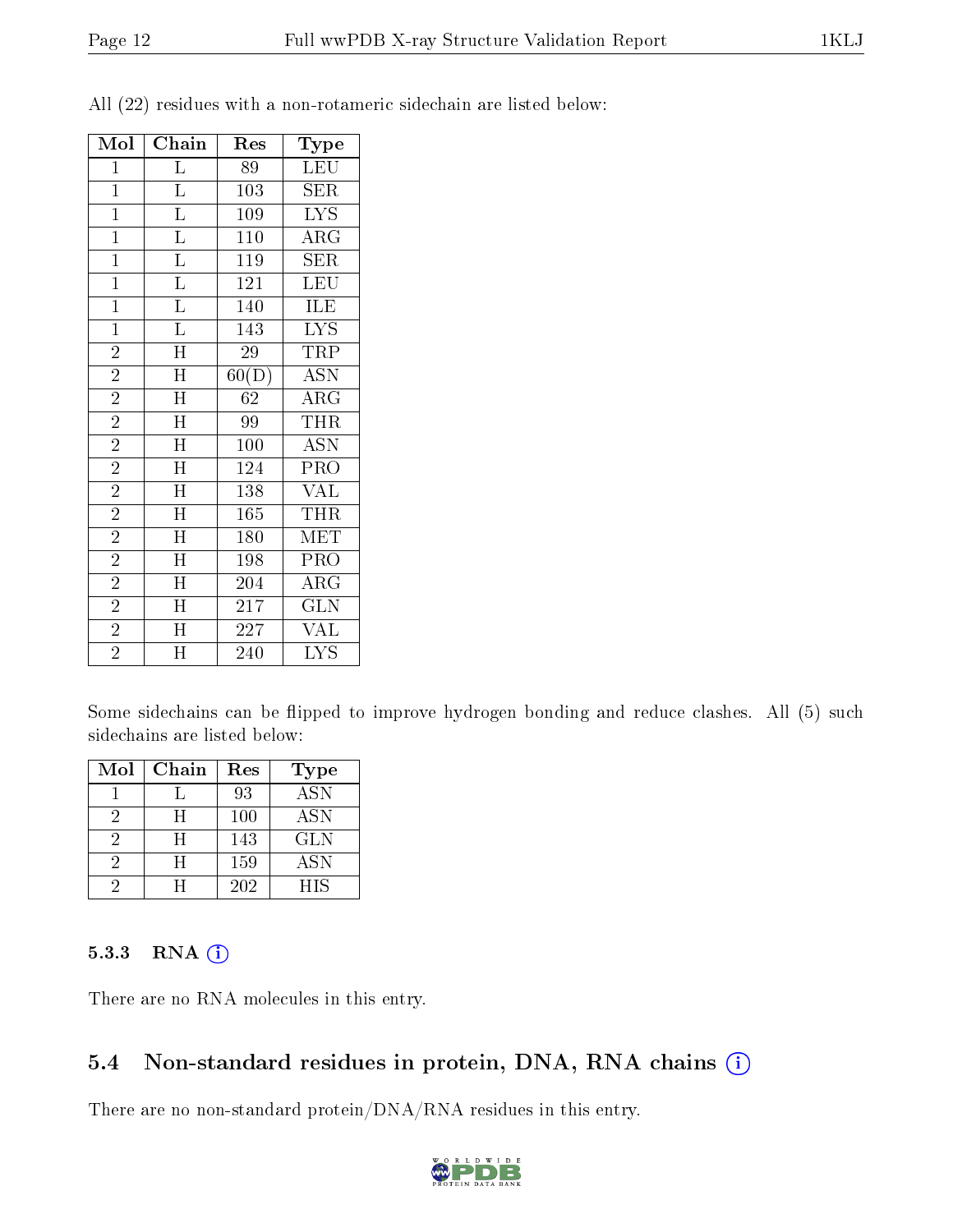#### 5.5 Carbohydrates (i)

There are no carbohydrates in this entry.

### 5.6 Ligand geometry  $(i)$

Of 2 ligands modelled in this entry, 1 is monoatomic - leaving 1 for Mogul analysis.

In the following table, the Counts columns list the number of bonds (or angles) for which Mogul statistics could be retrieved, the number of bonds (or angles) that are observed in the model and the number of bonds (or angles) that are defined in the Chemical Component Dictionary. The Link column lists molecule types, if any, to which the group is linked. The Z score for a bond length (or angle) is the number of standard deviations the observed value is removed from the expected value. A bond length (or angle) with  $|Z| > 2$  is considered an outlier worth inspection. RMSZ is the root-mean-square of all Z scores of the bond lengths (or angles).

| $\bf{Mol}$ |     | $\mid$ Type $\mid$ Chain $\mid$ Res $\mid$ |     |                          |        | $\perp$ Link $\perp$ |                                                        | Bond lengths |  |  | Bond angles |  |
|------------|-----|--------------------------------------------|-----|--------------------------|--------|----------------------|--------------------------------------------------------|--------------|--|--|-------------|--|
|            |     |                                            |     |                          | Counts |                      | RMSZ $\mid \#  Z  > 2$   Counts   RMSZ $\mid \#  Z  >$ |              |  |  |             |  |
|            | EDO |                                            | 701 | $\overline{\phantom{a}}$ | 0,0,0  | 0.89                 |                                                        | 2.2.2        |  |  |             |  |

In the following table, the Chirals column lists the number of chiral outliers, the number of chiral centers analysed, the number of these observed in the model and the number defined in the Chemical Component Dictionary. Similar counts are reported in the Torsion and Rings columns. '-' means no outliers of that kind were identified.

|     |     |                          | Mol   Type   Chain   Res   Link   Chirals   Torsions   Rings |  |
|-----|-----|--------------------------|--------------------------------------------------------------|--|
| FDO | 701 | <b>Contract Contract</b> | 0/1/1/1                                                      |  |

There are no bond length outliers.

There are no bond angle outliers.

There are no chirality outliers.

There are no torsion outliers.

There are no ring outliers.

No monomer is involved in short contacts.

### 5.7 [O](https://www.wwpdb.org/validation/2017/XrayValidationReportHelp#nonstandard_residues_and_ligands)ther polymers  $(i)$

There are no such residues in this entry.

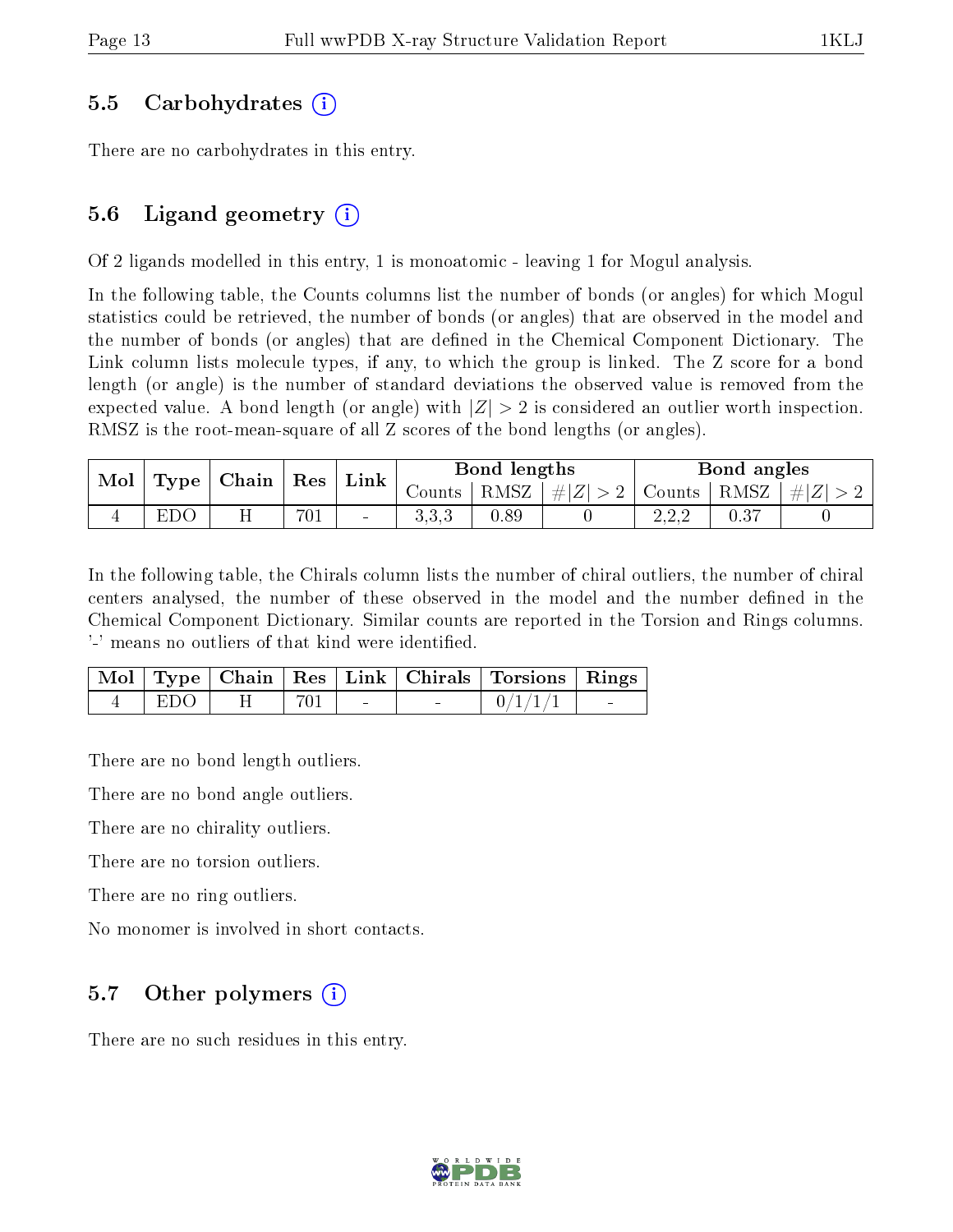## 5.8 Polymer linkage issues (i)

There are no chain breaks in this entry.

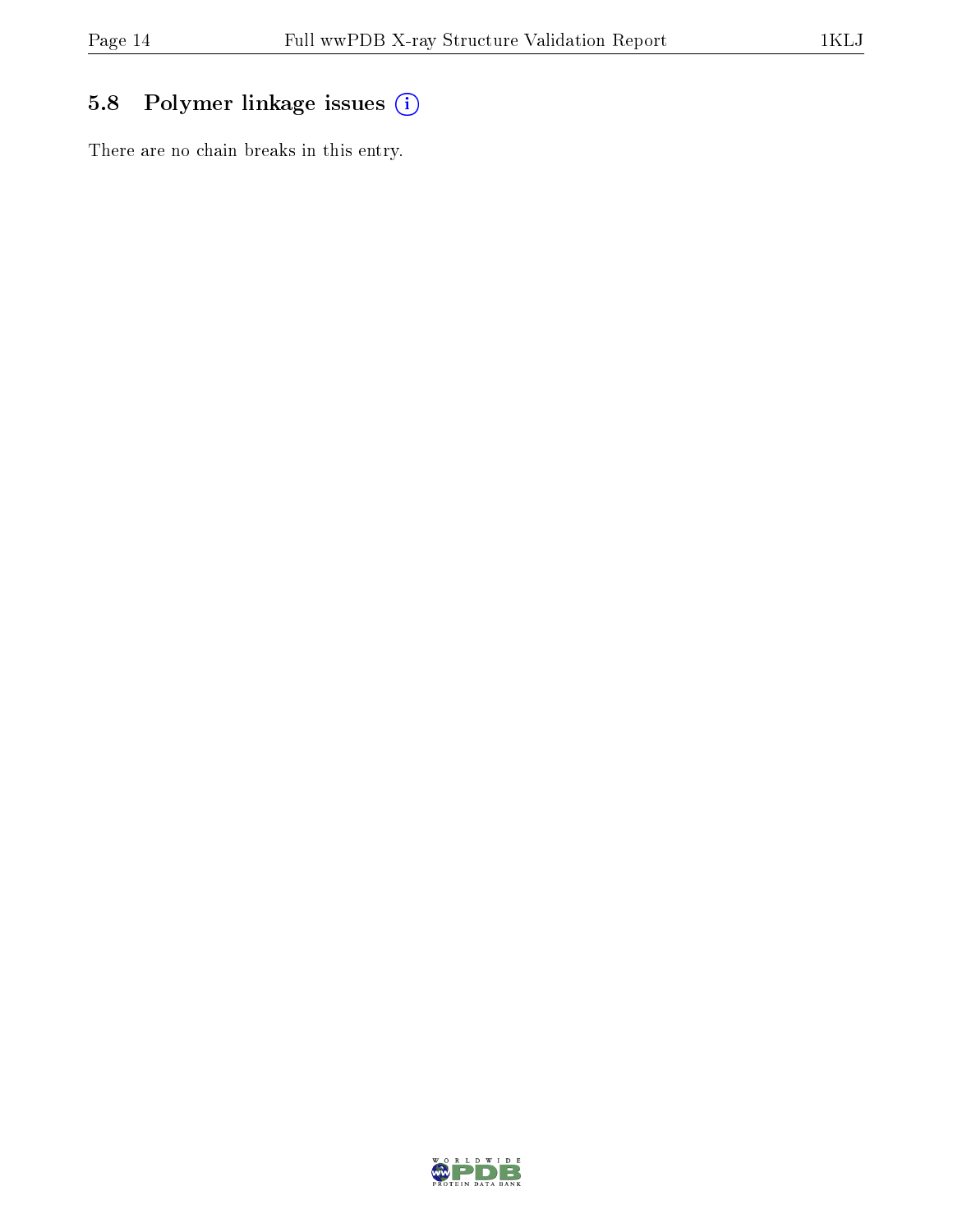# 6 Fit of model and data  $(i)$

### 6.1 Protein, DNA and RNA chains  $(i)$

In the following table, the column labelled  $#RSRZ> 2'$  contains the number (and percentage) of RSRZ outliers, followed by percent RSRZ outliers for the chain as percentile scores relative to all X-ray entries and entries of similar resolution. The OWAB column contains the minimum, median,  $95<sup>th</sup>$  percentile and maximum values of the occupancy-weighted average B-factor per residue. The column labelled ' $Q< 0.9$ ' lists the number of (and percentage) of residues with an average occupancy less than 0.9.

| Mol | Chain | Analysed         | ${ <\hspace{-1.5pt}{\mathrm{RSRZ}} \hspace{-1.5pt}>}$ | # $RSRZ>2$                   | $\text{OWAB}(\AA^2)   \text{Q}<0.9$ |          |
|-----|-------|------------------|-------------------------------------------------------|------------------------------|-------------------------------------|----------|
|     |       | $56/69$ $(81\%)$ | 0.97                                                  | $11 (19\%)$ 1 0              | 30, 44, 80, 80                      | 2(3%)    |
|     | H     | 248/254(97%)     | 0.20                                                  | 12(4%)<br><b>28</b><br>30    | 25, 40, 68, 87                      | $4(1\%)$ |
| All | All   | $304/323(94\%)$  | 0.34                                                  | 23 (7%) 13 11 25, 41, 73, 87 |                                     | 6 $(1%)$ |

All (23) RSRZ outliers are listed below:

| Mol            | Chain                   | Res                            | Type                      | <b>RSRZ</b>      |  |
|----------------|-------------------------|--------------------------------|---------------------------|------------------|--|
| $\mathbf{1}$   | Г                       | 90                             | ILE                       | 7.4              |  |
| $\mathbf{1}$   | $\overline{\mathbf{L}}$ | 108                            | <b>THR</b>                | 6.9              |  |
| $\overline{2}$ | $\overline{\rm H}$      | 170(B)                         | $\overline{\text{SER}}$   | 6.1              |  |
| $\overline{1}$ | $\overline{\mathrm{L}}$ | 89                             | <b>LEU</b>                | 5.8              |  |
| $\overline{2}$ | $\overline{\rm H}$      | $\overline{215}$               | <b>TRP</b>                | $\overline{5.6}$ |  |
| $\overline{2}$ | $\overline{\text{H}}$   | 170                            | $\overline{\text{GLN}}$   | $5.\overline{4}$ |  |
| $\overline{1}$ | $\overline{\mathrm{L}}$ | 106                            | <b>THR</b>                | 5.3              |  |
| $\overline{2}$ | $\overline{\text{H}}$   | $\overline{170}(\overline{C})$ | $\overline{\rm{ARG}}$     | $5.0\,$          |  |
| $\overline{1}$ | $\overline{\mathrm{L}}$ | 107                            | $\overline{\text{GLY}}$   | 4.8              |  |
| $\overline{2}$ | $\overline{\rm H}$      | 169                            | <b>LEU</b>                | $4.\overline{7}$ |  |
| $\overline{1}$ | $\overline{\mathrm{L}}$ | 109                            | <b>LYS</b>                | 4.6              |  |
| $\overline{1}$ | $\overline{\mathbf{L}}$ | 91                             | CYS                       | 4.2              |  |
| $\overline{1}$ | Г                       | 92                             | VAL                       | 3.7              |  |
| $\mathbf{1}$   | $\overline{\mathrm{L}}$ | 105                            | <b>HIS</b>                | $\overline{3.3}$ |  |
| $\overline{2}$ | $\overline{\rm H}$      | 129(B)                         | $\overline{\rm{ARG}}$     | $\overline{3.1}$ |  |
| $\overline{2}$ | H                       | 175                            | <b>ASN</b>                | 3.0              |  |
| $\overline{2}$ | $\overline{\rm H}$      | 223                            | $\overline{\text{GLY}}$   | $\overline{2.9}$ |  |
| $\overline{2}$ | H                       | 170(A)                         | <b>GLN</b>                | 2.4              |  |
| $\overline{1}$ | $\overline{\mathrm{L}}$ | 110                            | $\rm{ARG}$                | 2.3              |  |
| $\overline{2}$ | $\overline{\text{H}}$   | 167                            | $\overline{\text{ASP}}$   | $\overline{2.2}$ |  |
| $\overline{1}$ | $\overline{\mathrm{L}}$ | 111                            | <b>SER</b>                | 2.1              |  |
| $\overline{2}$ | $\overline{\rm H}$      | 198                            | $\overline{\mathrm{PRO}}$ | 2.0              |  |
| $\overline{2}$ | $\overline{\mathrm{H}}$ | 217                            | GLN                       | 2.0              |  |